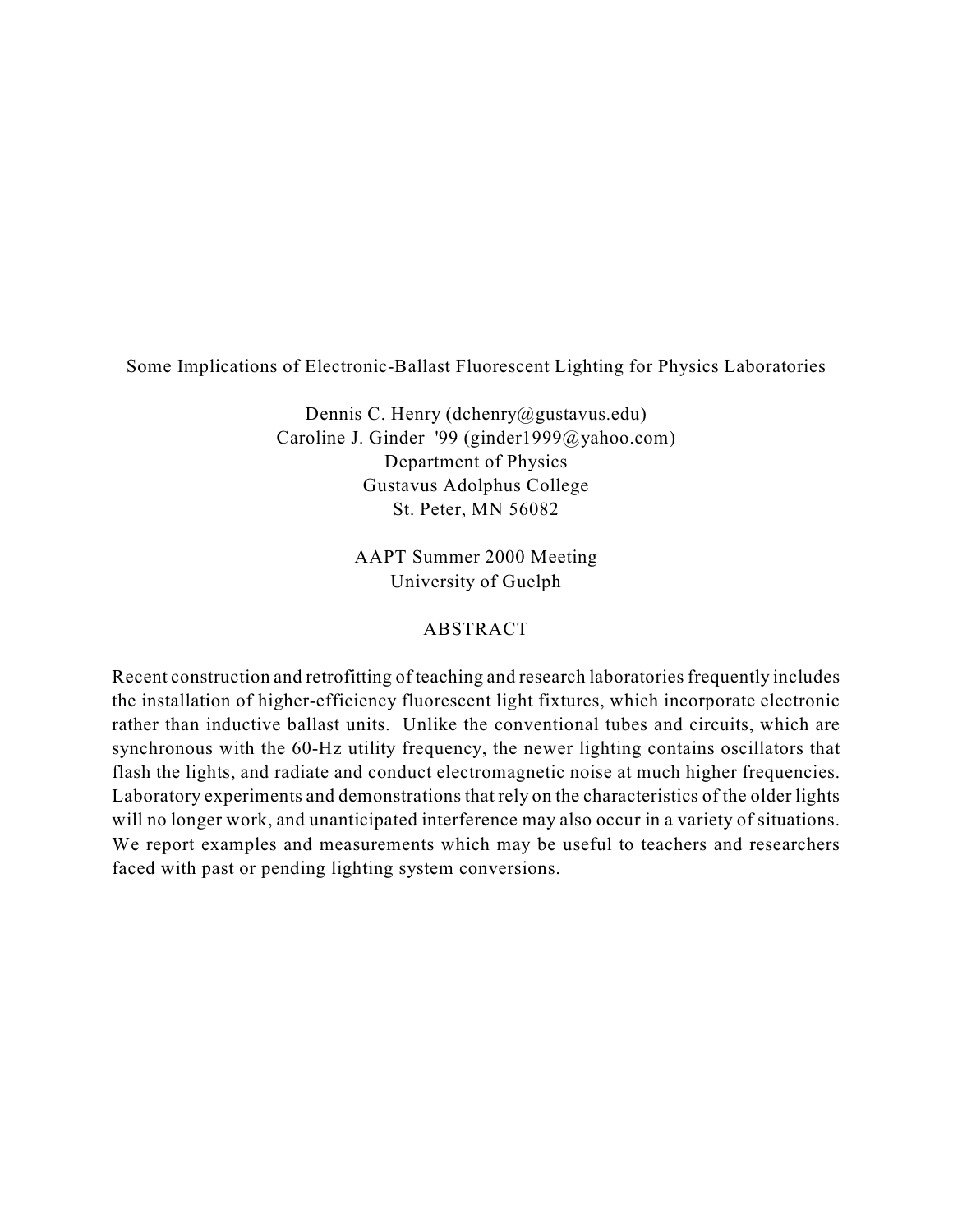• Designing Olin Hall 1989-90:

I had a general awareness of EMI-RFI problems from fluorescent lights equipped with electronic ballasts. At that time, these lights were beginning to make inroads into laboratory settings, and we didn't need more exotic sources of conducted noise and radiated emissions. [The now well-documented and commercially-addressed interference problems between IR remote controls and these lights were not part of my concern then, nor a focus now. See useful references at the end of this paper.]

As department chair I extracted a written agreement from architects and our director of physical facilities that high-efficiency inductive-ballast 40-watt bulbs in 277-volt circuits would be the standard fixture, and that no electronic ballasts would be installed anywhere in the building. Except for the exit signs, that is what we got. My colleagues and I also didn't want to lose the useful "byproducts" of the inductive-ballast fixtures in several labs, as described next.

! All introductory oscilloscope labs include various transducers as input sources. One of these is an inexpensive solar cell, which students use to view the intensity as a function of time from the ceiling lights. A typical waveform is shown below.



Note the 120-Hz fundamental frequency, which we discuss in the context of a simple model of the operation of the gas discharge tube and phosphor fluorescence. It's a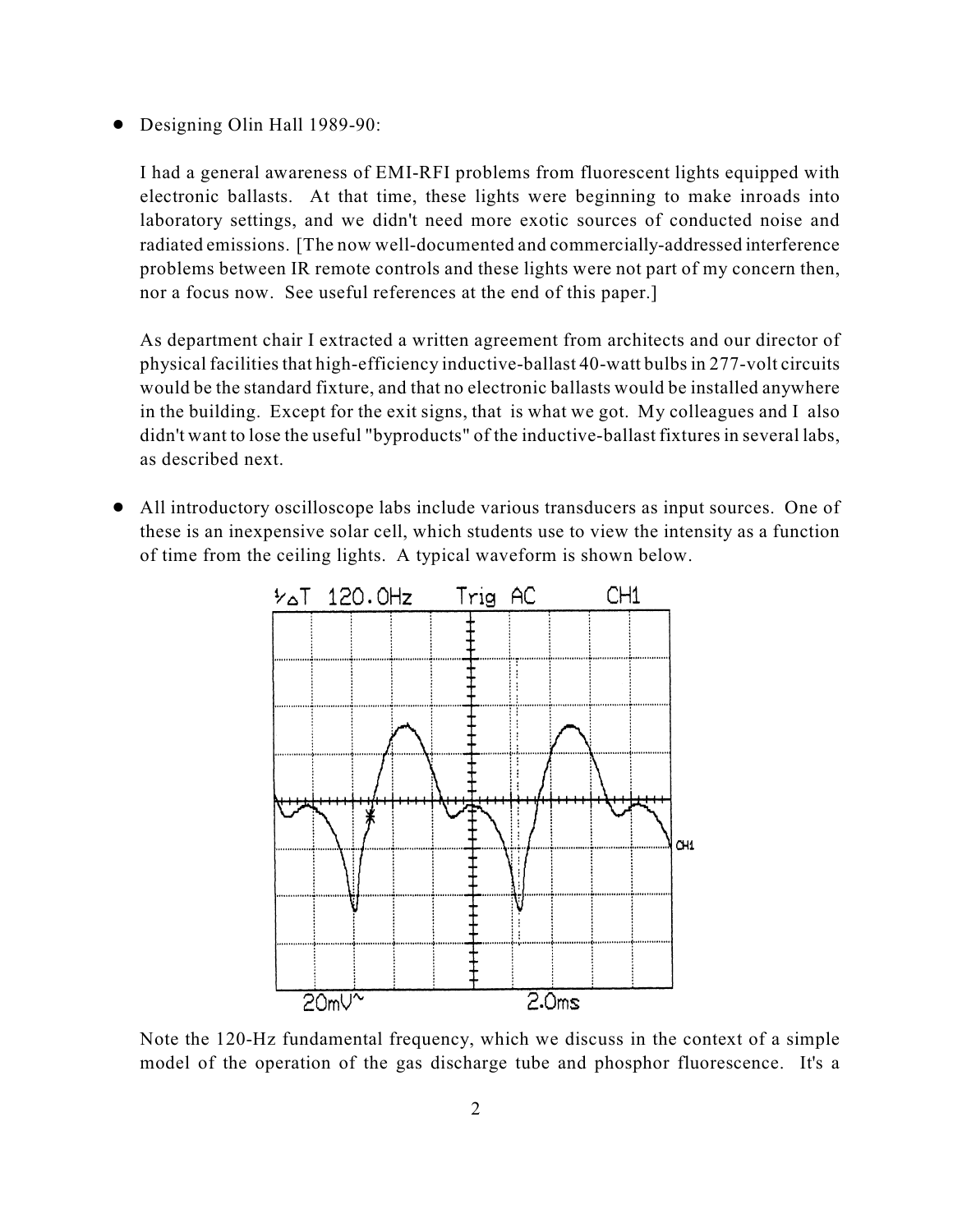practical illustration of the use of the scope and solar cell to learn something about a common device in our environment.

! However, after we moved to Olin Hall, some of us noticed that waveforms collected by students at two particular lab tables sometimes showed odd-shaped and small signals. I first guessed that one of the three tubes in these fixtures was somehow wired in opposite phase from the other two. It turned out to be more interesting. Depending on where the solar cell was held, it would receive a superposition of light from two or three ceiling fixtures. Three of the twelve fixtures in the room were on the emergency lighting circuit, and these were wired with opposite phase from the rest. Indeed, one could find a location roughly halfway between two fixtures where there was zero AC component to the illumination!

[Dr. Robert Levin, Corporate Scientist in Osram Sylvania's R&D center in Beverly, Massachusetts told me that it was once standard practice in industrial settings that used three-phase power to mix the banks of each phase, in order to avoid the "strobe effects" on moving machinery.]

! In our second semester of electronics, students do wave shaping (Schmitt trigger, oneshots, etc.) on signals generated by a phototransistor exposed to various time-varying light sources, starting with the ceiling fluorescents. The input circuit and a typical waveform are shown below.

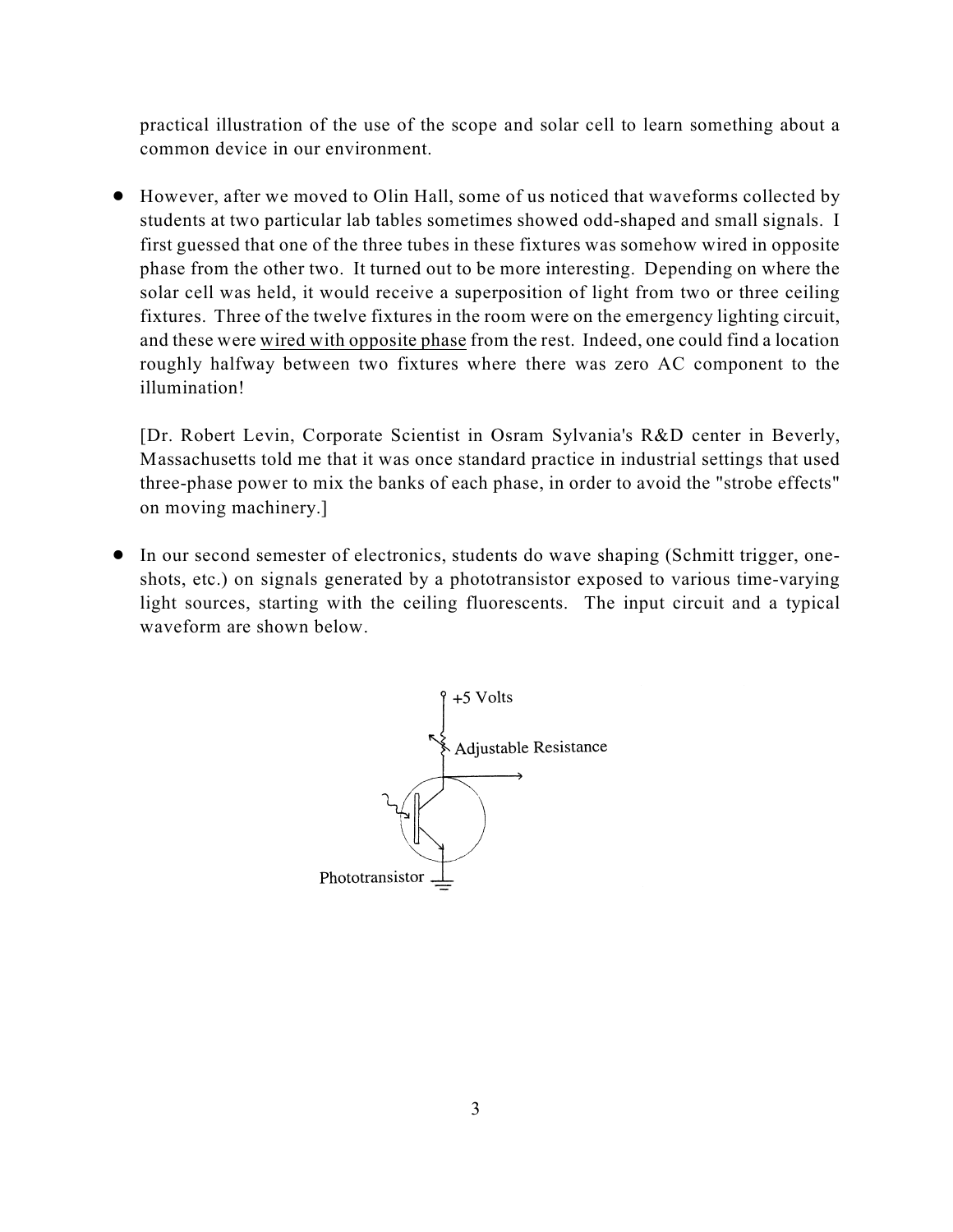

Note the much larger signal amplitude than from the solar cell, as would be expected from this active device.

- ! All was well until 1996, when I discovered outside electricians going through our building room-by-room, tearing out the almost–new fluorescents, and replacing them with 32-watt electronic ballast fixtures. There was no consultation or supervision whatsoever. I quickly found that our new director of physical facilities (whom I had helped select) had been convinced by a lighting vendor of the economics of changing out all inductiveballast lights, campus-wide. I raised all kinds of hell, and got a freeze on such conversions in our building, pending discussions and investigation of the issues.
- ! The next year, he and I met with Sylvania sales engineers, and I started collecting information to bolster my case against the conversion. While it was true that the newer fixtures used energy at a somewhat lower rate, the cost savings and return on investment were inflated by faulty data on room usage, and other assumptions. It is true that electronic ballasts have a power factor (cosine  $\delta$ ) closer to unity than do the inductive ballasts. Electric utilities sometimes charge an extra "kvar" (kilovolt-amp- reactive) fee for substandard power factor. This is to compensate for the costs of generating and transmitting the "wattless power", which is not measured by watt-hour meters. However, our institution was not paying an extra charge for these "kvars", anyway. There turned out to be a lot better places to invest such capital than in our building, and we dropped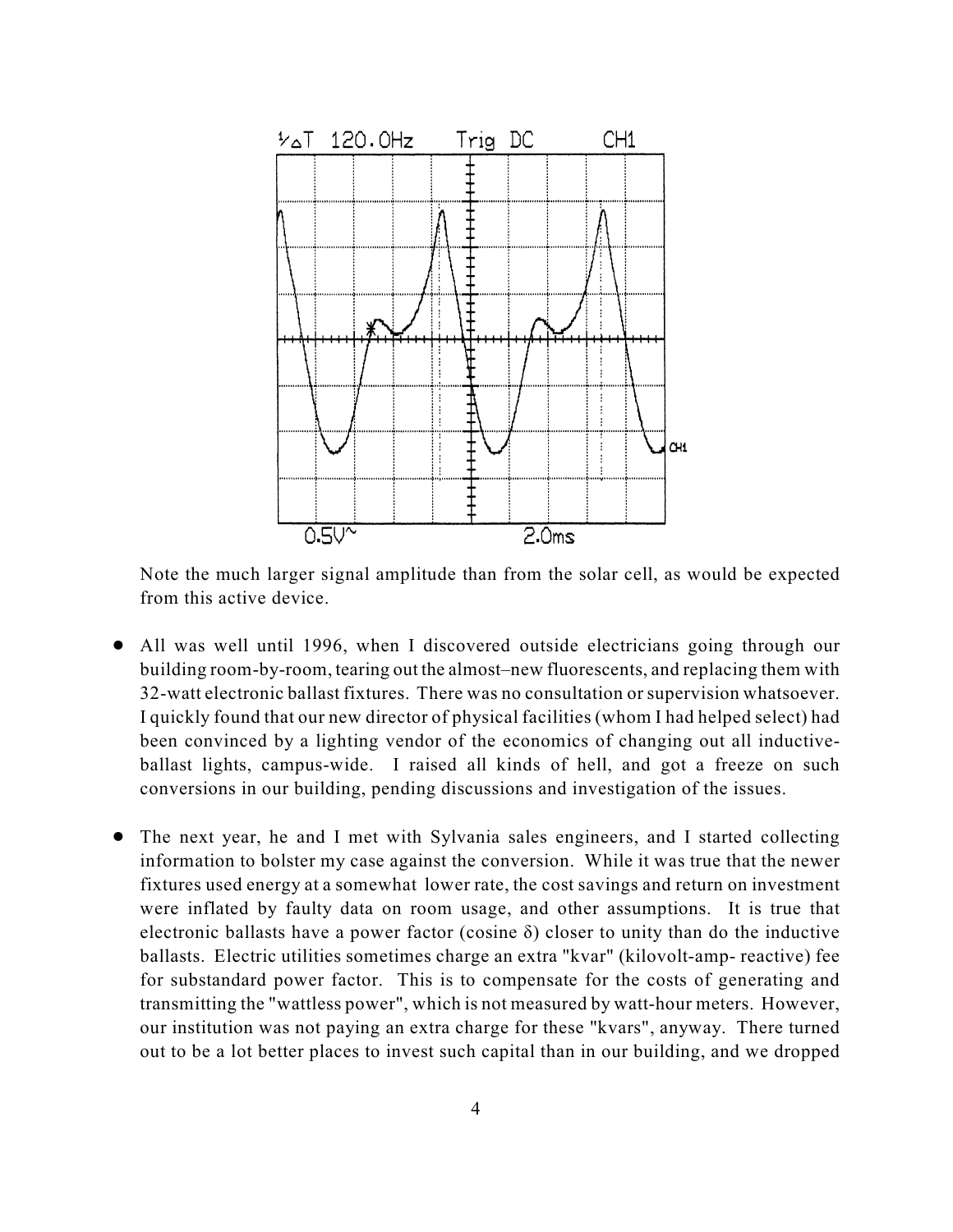to the bottom of the list, until last year.

- ! No records were kept of which rooms had already been converted, some only partially. I began a study with sophomore Marissa Lingen, and we observed some of the differences between the intensity waveforms. The campus rebuilding after the March 29, 1998 tornado shut down work until senior Carrie Ginder joined the study in the fall of 1998. [Carrie is completing the B.S. and M.S. in E.E. at the University of Minnesota. Her work with me has led to internships in EMC (electromagnetic compatibility) labs doing measurements.]
- ! Let's do a quick review of fluorescent light basics: [Drawings from How Things Work: The Physics of Everyday Life, Louis A. Bloomfield (Wiley, 1997), reproduced by permission of the author.]

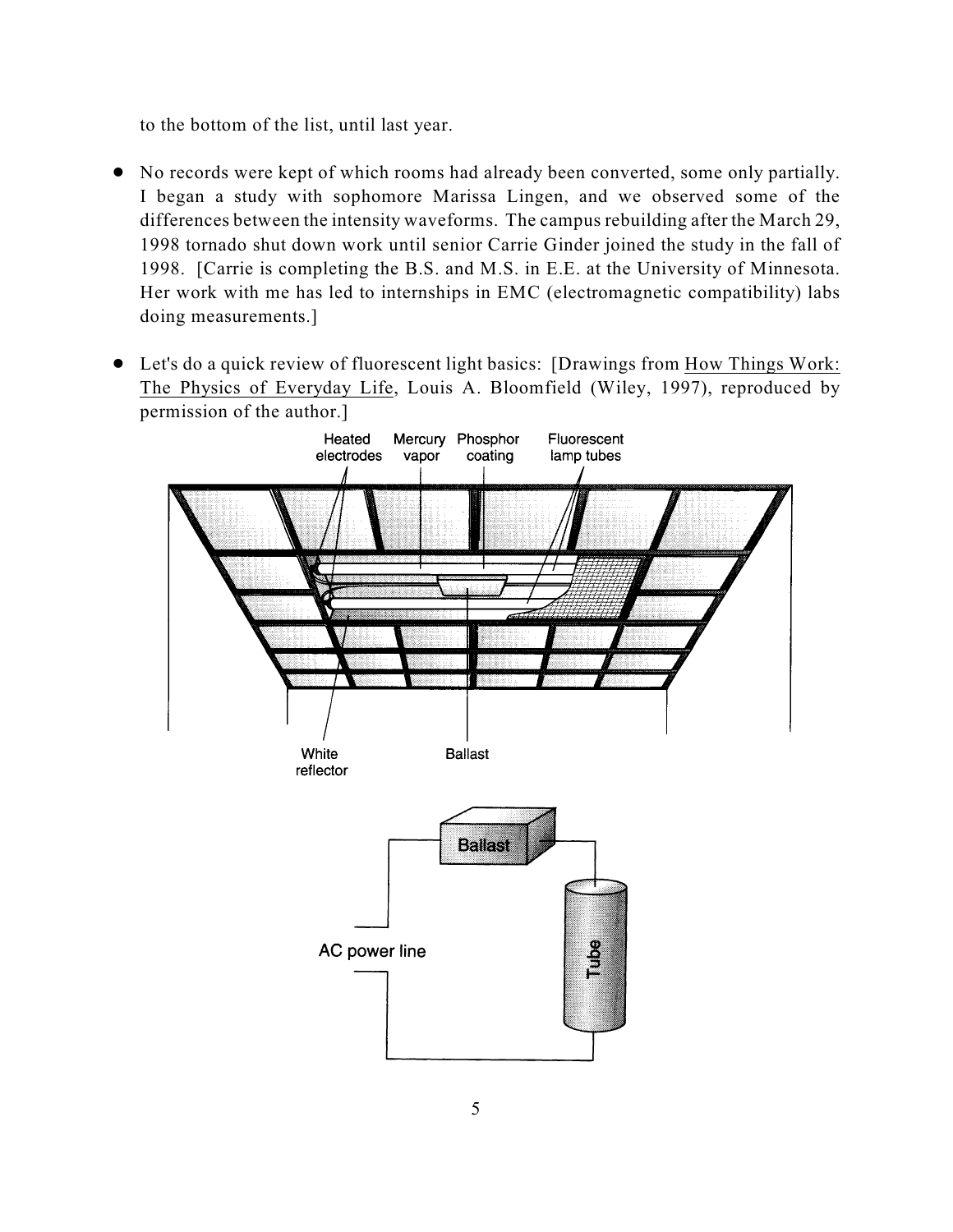

- The electronic ballast contains a rectifier, filters, and an oscillator that drives the fluorescent lights at a frequency of 18-100 kHz, depending on the design. There are many families of such lights, varying in ballast factor, harmonic distortion of the line frequency (typically 10-20%), color rending index, inrush current, and many more specifications.
- ! Compatibility problems, based on these and other characteristics, exist for room occupancy detectors, ground fault interrupt protection, and harmonic currents in neutral wires. These are primarily issues for architects and design engineers.
- ! The two principal sources of improved "lighting efficacy" (defined as lumens per watt) from high-frequency as compared with 60-Hz fluorescent tube fixtures are:
- a) Higher average electron density around the anode; [This saves about 4.5 watts for a 40 watt F40T12 tube.]
- b) Higher average phosphor fluorescence due to phosphor persistence. [This effect has already been largely optimized by 25 kHz.]
- ! In addition to the previously-cited category of optical interference with infrared remote controls, there are potential problems of conducted interference, such as between power line carrier systems (e.g. synchronized clocks in schools).
- ! Two examples of radiated interference with circuits and equipment in upper-level physics labs are:
- a) An advanced lab experiment: "Undergraduate Laboratory experiment on quantized conductance in nanocontacts", by Foley, Candela, Martini and Tuominen in **AJP** Vol. 67 No. 5 May, 1999, p. 391]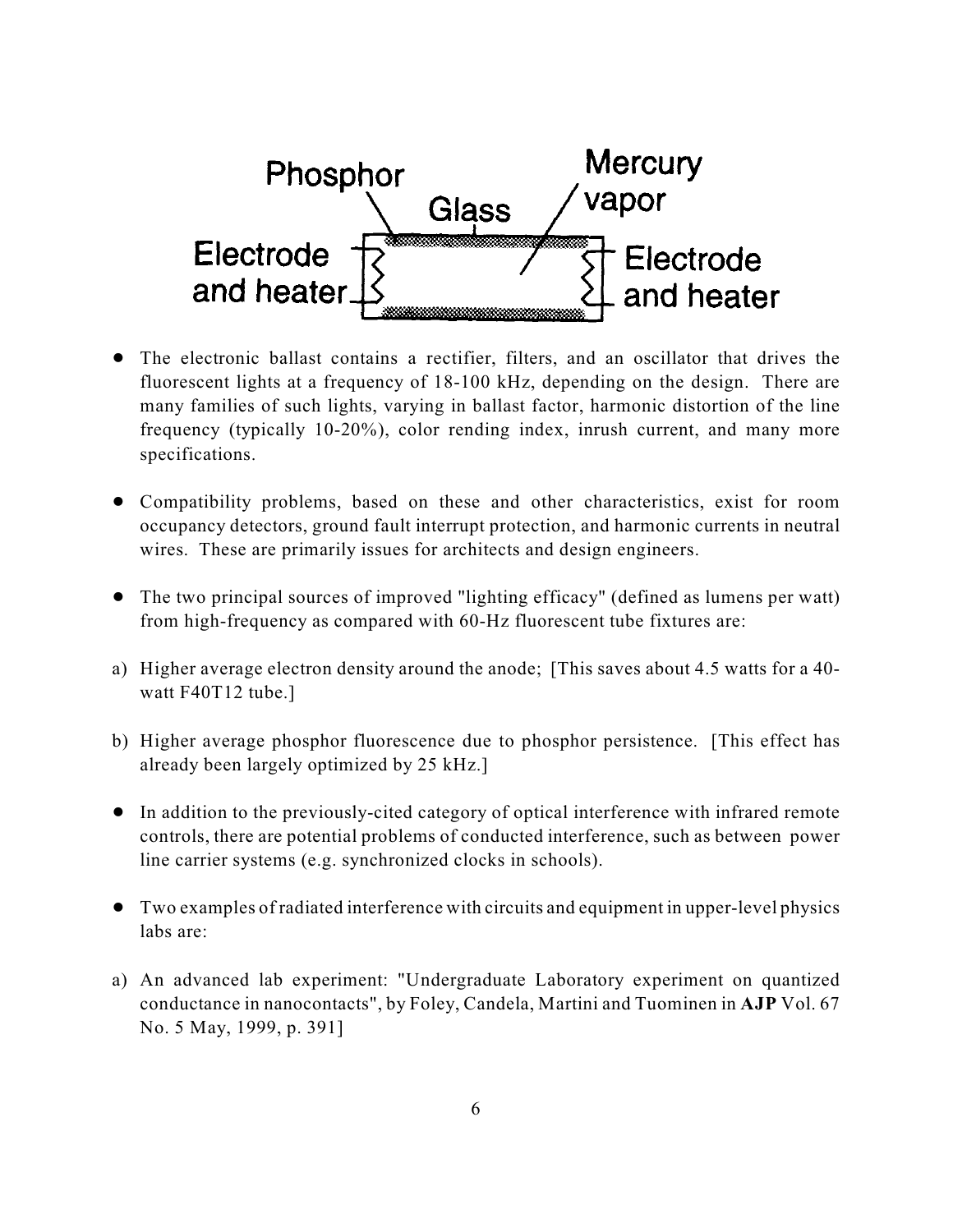- b) Carrie Ginder and lab partner Nelson Kottke, doing a project in a lab room equipped with the new lights, encountered false triggers in a breadboard circuit that used phototransistors and one-shot multivibrators to time a Kater's pendulum. (It is not clear whether the interaction was optical, or due to E-field coupling, but we suspect the latter.)
- ! We collected data on the light intensity waveforms and the E-field coupled noise voltages in rooms with both types of fixtures. Principal equipment, in addition to the solar cell and phototransistor circuit previously mentioned included:

Hewlett-Packard 3581A Wave Analyzer (a tunable microvoltmeter with adjustable bandwidth, covering 1 Hz to 50 kHz)

Tektronix 2212 A/D storage oscilloscope with attached Canon bubblejet printer.

Fluke 45 digital DMM (with frequency measurement)



! The AC *optical* pickup from electronic ballast lights is small compared to that from inductive-ballast tubes. A solar cell placed within 25 cm of a pair of tubes shows a small amplitude-modulated waveform, with the envelope at 120 Hz and "carrier" at about 48 kHz, which is twice the ballast frequency of this fixture. At lab-table distances, the signal is too small to be viewed on most scopes, and therefore too small for use in our lab exercises.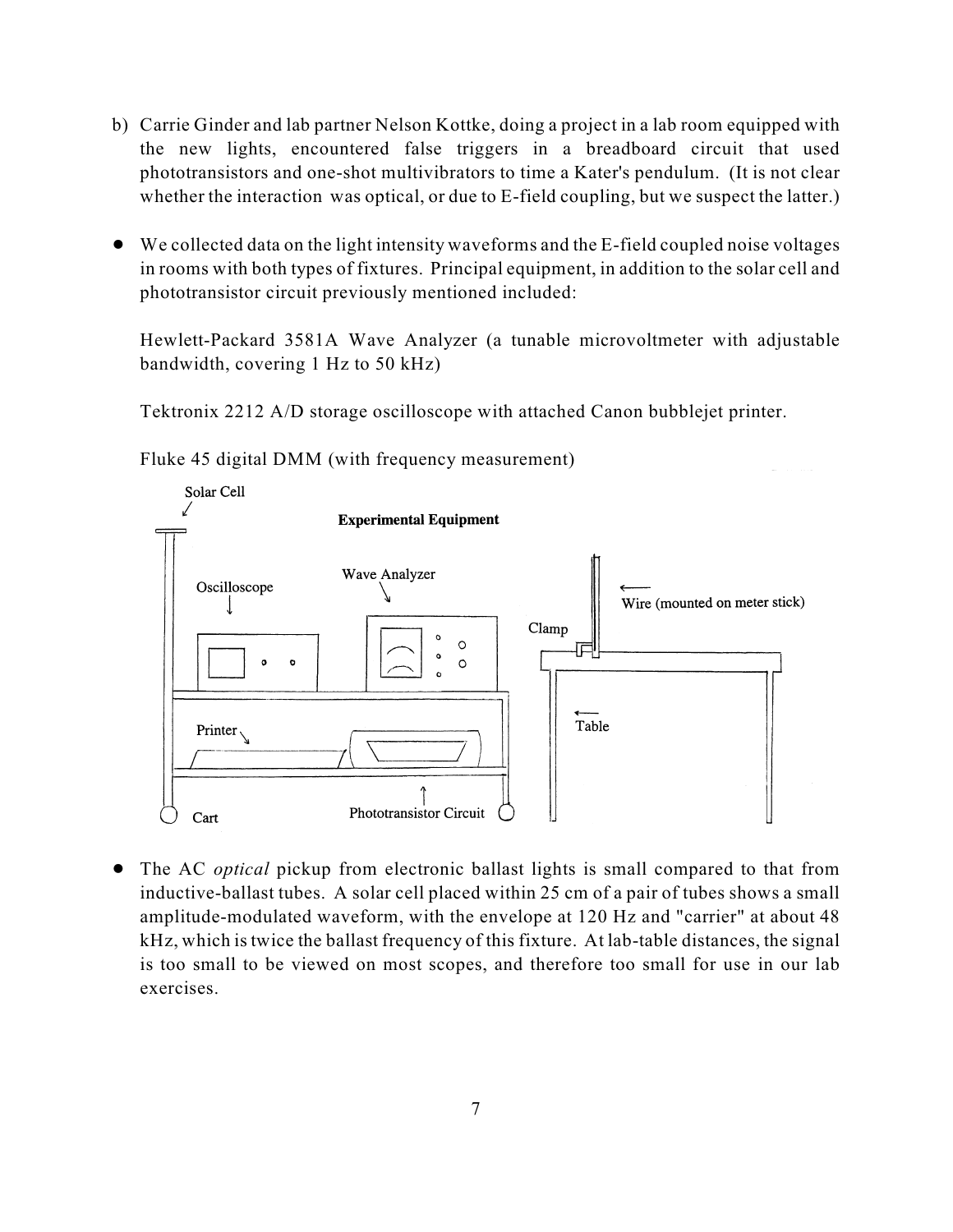

! We used a phototransistor (for its greater inherent sensitivity) at a typical ceiling-table distance of about 1.8 m. The two principal frequency components in the intensity waveform are shown below.

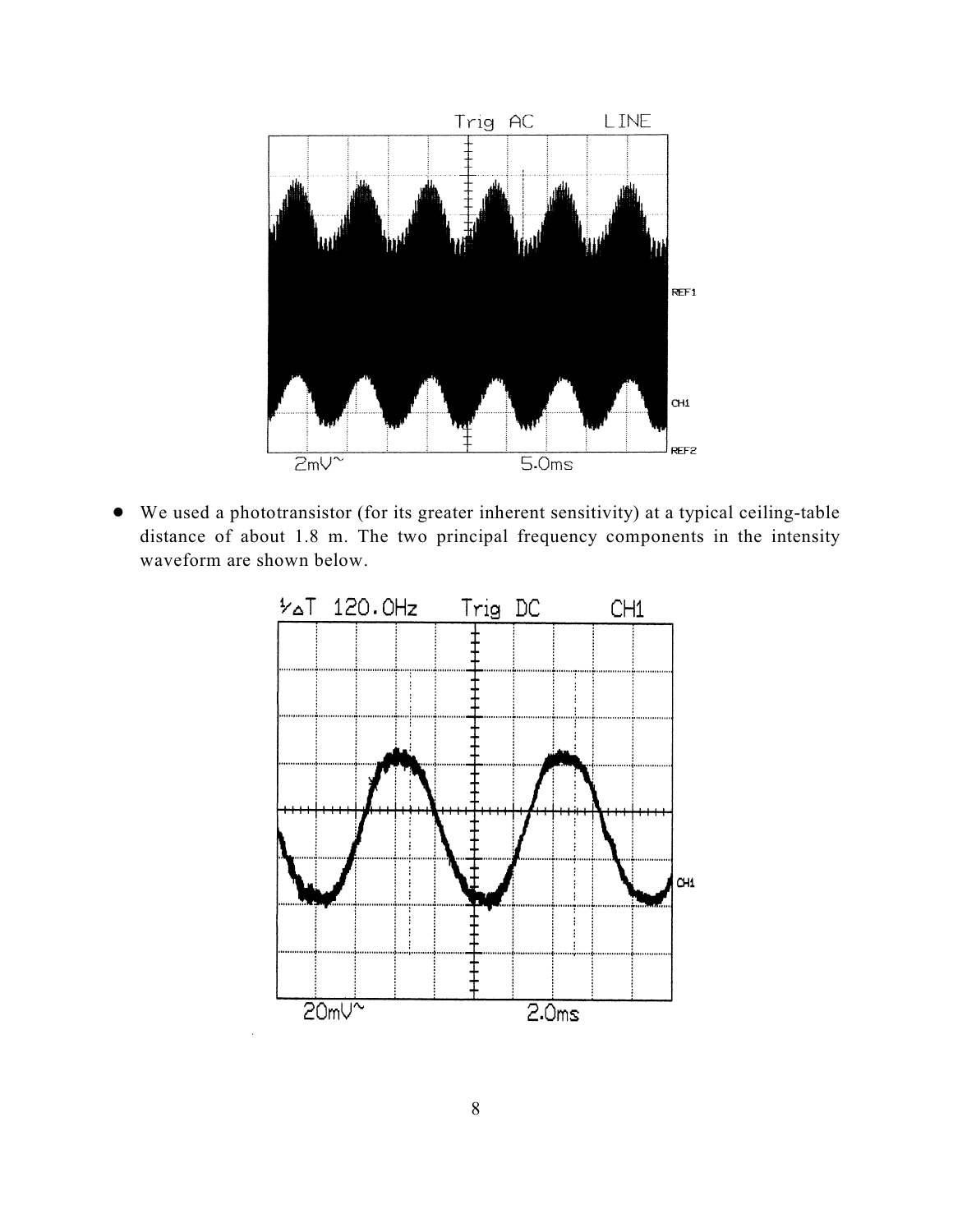

! We made measurements of the E-field coupled noise using the HP Wave Analyzer and a straight vertical (y) or horizontal (x) .96m-wire arranged below each type of light fixture (inductive and electronic ballast).

|       | <b>BW</b> | Induct. | Induct. | Elect. | Elect. |
|-------|-----------|---------|---------|--------|--------|
| (Hz)  | (Hz)      | x(mV)   | y(mV)   | x(mV)  | y(mV)  |
| 60    | 3         | .395    | 3.4     |        | 2.5    |
| 120   | 3         | .015    | 0.1     | 0.008  | 0.002  |
| 180   |           | .45     | 3.8     | 0.008  | 0.002  |
| 23.3k | 30        | < 0.01  | < 0.01  | 3      | 8.6    |

While even the largest of these noise components looks modest, throw in a gain of 1000, typical breadboard wiring, and unshielded cables, and some of them aren't. We're used to dealing with 60 Hz "hum" and its low harmonics. The ballast frequency noise pickup may very well be unexpected, and troublesome in some situations.